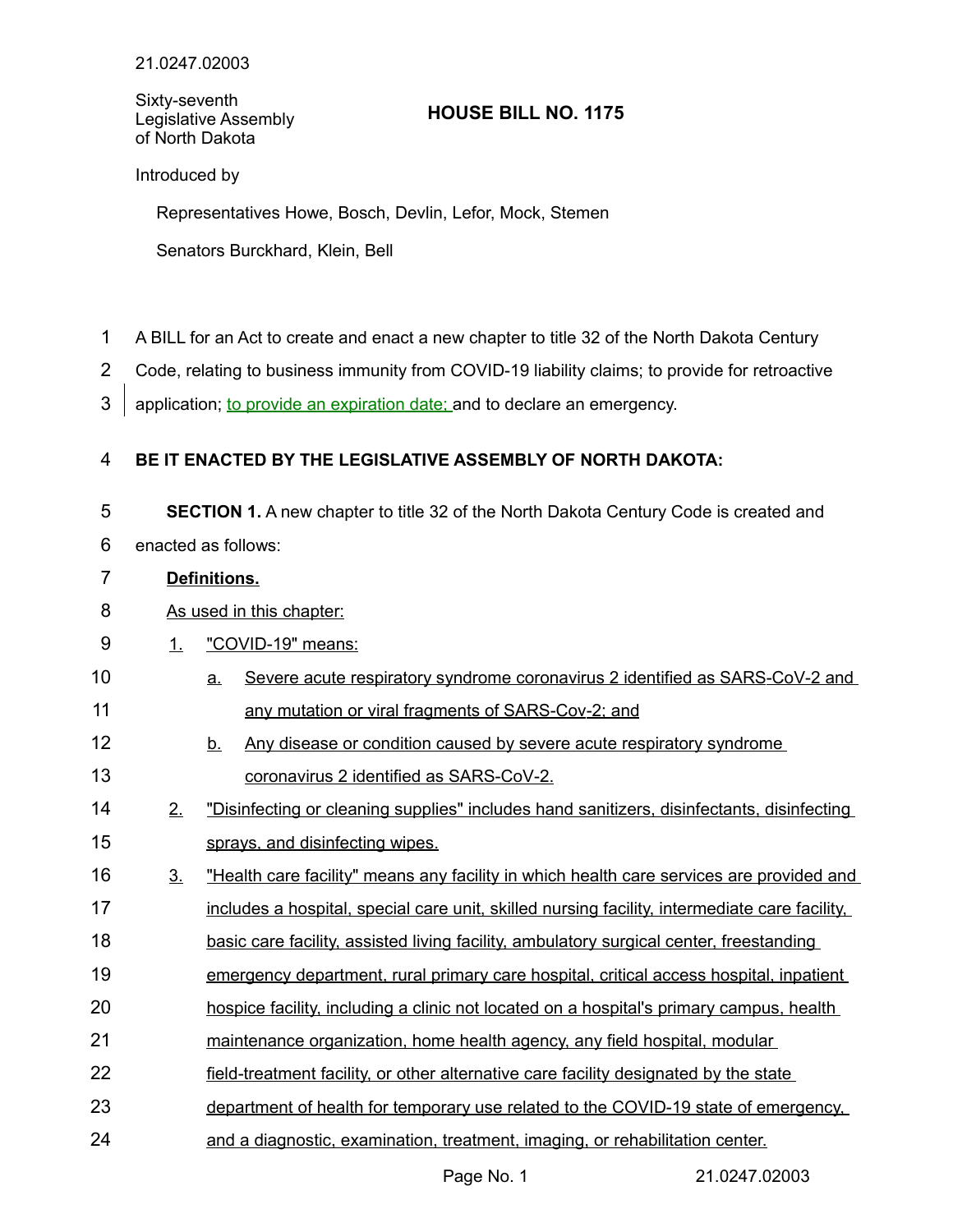| $\mathbf 1$    | 4.                | "Health care provider" means an individual or entity licensed, certified, or otherwise |                                                                                              |  |  |  |  |  |
|----------------|-------------------|----------------------------------------------------------------------------------------|----------------------------------------------------------------------------------------------|--|--|--|--|--|
| $\overline{2}$ |                   | authorized to provide health care services in this state whether paid or unpaid. The   |                                                                                              |  |  |  |  |  |
| 3              |                   | term includes:                                                                         |                                                                                              |  |  |  |  |  |
| 4              |                   | <u>a.</u>                                                                              | The employer or agent of a health care provider that provides or arranges a                  |  |  |  |  |  |
| 5              |                   |                                                                                        | health care service:                                                                         |  |  |  |  |  |
| 6              |                   | <u>b.</u>                                                                              | A person engaged in telemedicine or telehealth; and                                          |  |  |  |  |  |
| 7              |                   | <u>C.</u>                                                                              | A volunteer or military member who is approved by or works under the direction               |  |  |  |  |  |
| 8              |                   |                                                                                        | of the state department of health and who provides health care services in                   |  |  |  |  |  |
| 9              |                   |                                                                                        | response to the COVID-19 state of emergency.                                                 |  |  |  |  |  |
| 10             | 5 <sub>1</sub>    | "Intentional" means when engaging in the conduct, it is the person's purpose to do so. |                                                                                              |  |  |  |  |  |
| 11             | 6.                | "Personal protective equipment" means equipment worn to prevent or minimize            |                                                                                              |  |  |  |  |  |
| 12             |                   |                                                                                        | exposure to hazards that cause injuries or illnesses.                                        |  |  |  |  |  |
| 13             | $\underline{7}$ . | "Premises" means any real property, any appurtenant building or structure, and any     |                                                                                              |  |  |  |  |  |
| 14             |                   |                                                                                        | vehicle serving a residential, agricultural, commercial, industrial, educational, religious, |  |  |  |  |  |
| 15             |                   |                                                                                        | governmental, cultural, charitable, or health care purpose.                                  |  |  |  |  |  |
| 16             | 8.                | "Qualified product" means:                                                             |                                                                                              |  |  |  |  |  |
| 17             |                   |                                                                                        |                                                                                              |  |  |  |  |  |
|                |                   | <u>a.</u>                                                                              | <u>Personal protective equipment used to protect the wearer from COVID-19 or to</u>          |  |  |  |  |  |
| 18             |                   |                                                                                        | prevent the spread of COVID-19.                                                              |  |  |  |  |  |
| 19             |                   | <u>b.</u>                                                                              | A medical device or equipment used to treat COVID-19, including a medical                    |  |  |  |  |  |
| 20             |                   |                                                                                        | device or equipment used or modified for an unapproved use to treat COVID-19                 |  |  |  |  |  |
| 21             |                   |                                                                                        | or to prevent the spread of COVID-19.                                                        |  |  |  |  |  |
| 22             |                   | <u>c.</u>                                                                              | A medical device or equipment used outside its normal use to treat COVID-19 or               |  |  |  |  |  |
| 23             |                   |                                                                                        | to prevent the spread of COVID-19.                                                           |  |  |  |  |  |
| 24             |                   | <u>d.</u>                                                                              | Medication or treatment used to treat or prevent COVID-19, including medication              |  |  |  |  |  |
| 25             |                   |                                                                                        | or treatment prescribed or dispensed for off-label use to treat or prevent                   |  |  |  |  |  |
| 26             |                   |                                                                                        | <b>COVID-19.</b>                                                                             |  |  |  |  |  |
| 27             |                   | <u>e.</u>                                                                              | A test to diagnose or determine immunity to COVID-19.                                        |  |  |  |  |  |
| 28             | <u>9.</u>         |                                                                                        | "Reckless" means conduct engaged in a conscious and clearly unjustifiable disregard          |  |  |  |  |  |
| 29             |                   |                                                                                        | of a substantial likelihood of the existence of the relevant facts or risks, such disregard  |  |  |  |  |  |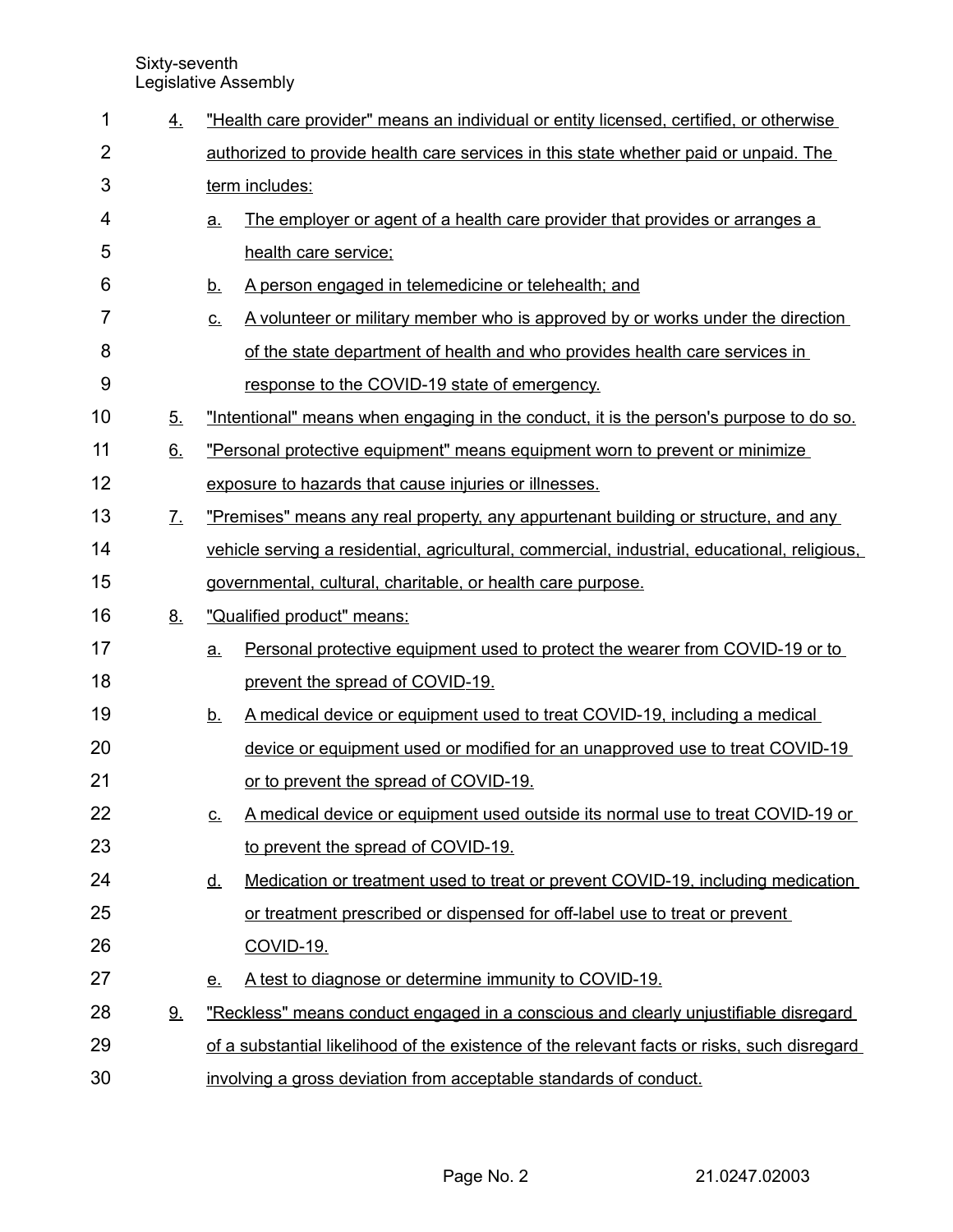| 1              | <u>10.</u>                                                                                     |                                                                                             | "Unapproved" means not authorized, accredited, or certified by a federal or state              |  |  |  |  |  |  |
|----------------|------------------------------------------------------------------------------------------------|---------------------------------------------------------------------------------------------|------------------------------------------------------------------------------------------------|--|--|--|--|--|--|
| $\overline{2}$ |                                                                                                |                                                                                             | agency for any other use, purpose, or design.                                                  |  |  |  |  |  |  |
| 3              | <u>11.</u>                                                                                     |                                                                                             | "Willful" means the conduct is engaged in intentionally, knowingly, or recklessly.             |  |  |  |  |  |  |
| 4              | Actual injury requirement in civil actions alleging COVID-19 exposure.                         |                                                                                             |                                                                                                |  |  |  |  |  |  |
| 5              | A person may not bring or maintain a civil action alleging exposure or potential exposure to   |                                                                                             |                                                                                                |  |  |  |  |  |  |
| 6              | COVID-19 unless the civil action involves an act intended to cause harm or an act that         |                                                                                             |                                                                                                |  |  |  |  |  |  |
| $\overline{7}$ | constitutes actual malice.                                                                     |                                                                                             |                                                                                                |  |  |  |  |  |  |
| 8              |                                                                                                | Premises owner's duty of care - Limited liability.                                          |                                                                                                |  |  |  |  |  |  |
| 9              |                                                                                                | A person that possesses, owns, or is in control of premises, including a tenant, lessee, or |                                                                                                |  |  |  |  |  |  |
| 10             | occupant of a premises, which directly or indirectly invites or permits an individual onto the |                                                                                             |                                                                                                |  |  |  |  |  |  |
| 11             | premises is immune from civil liability for any act or omission resulting in damage or injury  |                                                                                             |                                                                                                |  |  |  |  |  |  |
| 12             | sustained from the individual's exposure to COVID-19, unless the person that possesses, owns,  |                                                                                             |                                                                                                |  |  |  |  |  |  |
| 13             | or is in control of the premises:                                                              |                                                                                             |                                                                                                |  |  |  |  |  |  |
| 14             | 1.                                                                                             |                                                                                             | Exposes the individual to COVID-19 through an act that constitutes actual malice; or           |  |  |  |  |  |  |
| 15             | 2.                                                                                             |                                                                                             | Intentionally exposes the individual to COVID-19 with the intent to cause harm.                |  |  |  |  |  |  |
| 16             |                                                                                                |                                                                                             | Safe harbor for compliance with statutes, regulations, or executive orders.                    |  |  |  |  |  |  |
| 17             |                                                                                                |                                                                                             | A person is immune from civil liability for an act or omission resulting in damage or injury   |  |  |  |  |  |  |
| 18             |                                                                                                |                                                                                             | sustained from exposure or potential exposure to COVID-19 if the act or omission was in        |  |  |  |  |  |  |
| 19             |                                                                                                |                                                                                             | substantial compliance or was consistent with a federal or state statute, regulation, or order |  |  |  |  |  |  |
| 20             | related to COVID-19 which was applicable to the person or activity at issue at the time of the |                                                                                             |                                                                                                |  |  |  |  |  |  |
| 21             | alleged exposure or potential exposure.                                                        |                                                                                             |                                                                                                |  |  |  |  |  |  |
| 22             |                                                                                                |                                                                                             | Liability of health care providers and health care facilities.                                 |  |  |  |  |  |  |
| 23             | 1.                                                                                             |                                                                                             | A health care provider or health care facility is immune from civil liability for any act or   |  |  |  |  |  |  |
| 24             |                                                                                                |                                                                                             | omission in response to COVID-19 that causes or contributes, directly or indirectly, to        |  |  |  |  |  |  |
| 25             |                                                                                                |                                                                                             | the death or injury of an individual. The immunity provided under this subsection              |  |  |  |  |  |  |
| 26             |                                                                                                | includes:                                                                                   |                                                                                                |  |  |  |  |  |  |
| 27             |                                                                                                | <u>a.</u>                                                                                   | Injury or death resulting from screening, assessing, diagnosing, caring for,                   |  |  |  |  |  |  |
| 28             |                                                                                                |                                                                                             | triaging, or treating an individual with a suspected or confirmed case of                      |  |  |  |  |  |  |
| 29             |                                                                                                |                                                                                             | <b>COVID-19.</b>                                                                               |  |  |  |  |  |  |
| 30             |                                                                                                | <u>b.</u>                                                                                   | Prescribing, administering, or dispensing a pharmaceutical for off-label use to                |  |  |  |  |  |  |
| 31             |                                                                                                |                                                                                             | treat or prevent a suspected or confirmed case of COVID-19.                                    |  |  |  |  |  |  |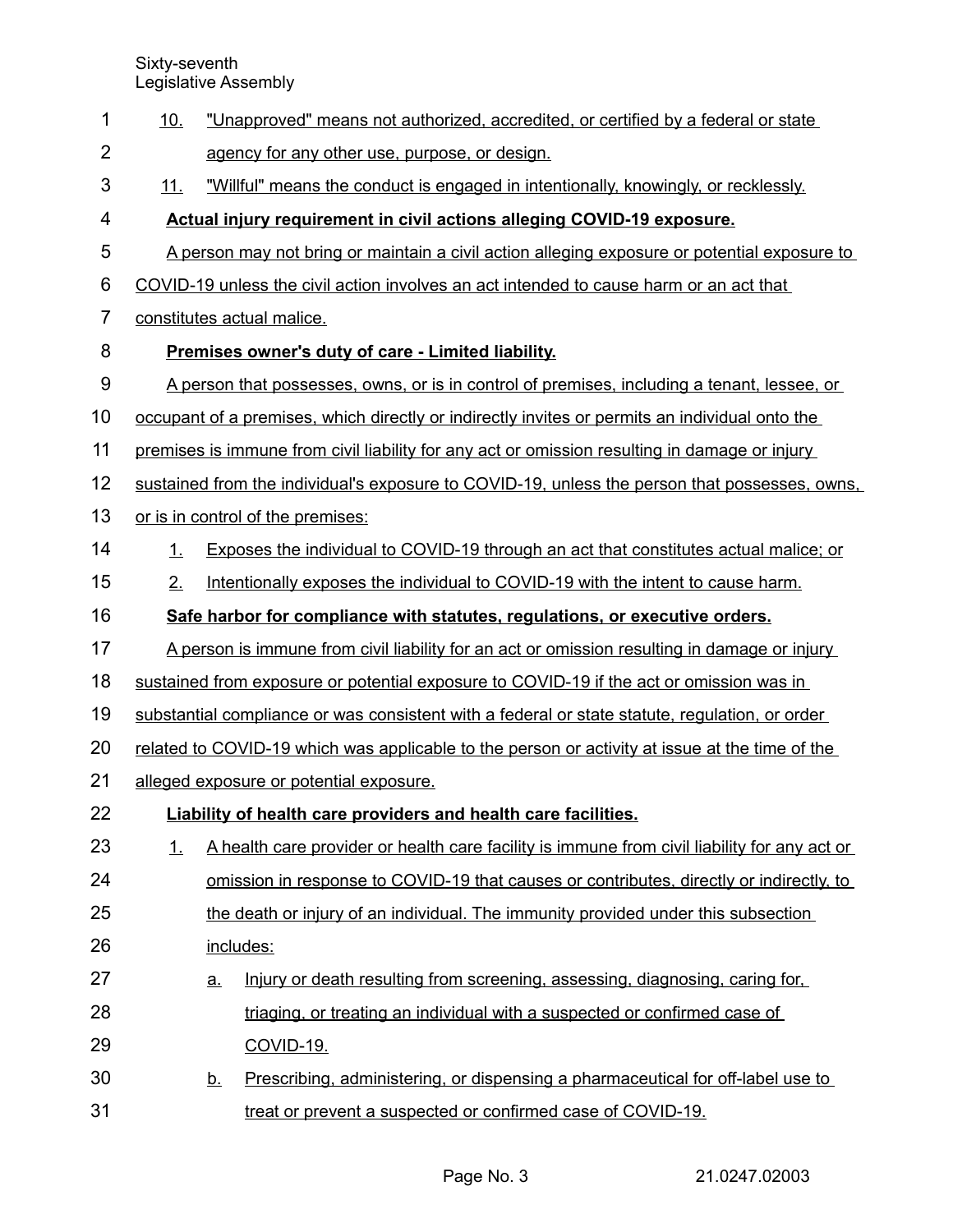| 1              |    | <u>C.</u>                                      | An act or omission while providing a health care service to an individual unrelated |  |  |  |  |  |  |
|----------------|----|------------------------------------------------|-------------------------------------------------------------------------------------|--|--|--|--|--|--|
| $\overline{2}$ |    |                                                | to COVID-19 if the act or omission supports the state's response to COVID-19,       |  |  |  |  |  |  |
| 3              |    | including:                                     |                                                                                     |  |  |  |  |  |  |
| 4              |    | (1)                                            | Delaying or canceling a nonurgent or elective dental, medical, or surgical          |  |  |  |  |  |  |
| 5              |    |                                                | procedure, or altering the diagnosis or treatment of an individual.                 |  |  |  |  |  |  |
| 6              |    | $\langle 2 \rangle$                            | Diagnosing or treating an individual outside the normal scope of a health           |  |  |  |  |  |  |
| 7              |    |                                                | care provider's license or practice.                                                |  |  |  |  |  |  |
| 8              |    | <u>(3)</u>                                     | Using a medical device, treatment, or equipment outside its normal use for          |  |  |  |  |  |  |
| 9              |    |                                                | the provision of health care, including using or modifying a medical device,        |  |  |  |  |  |  |
| 10             |    |                                                | treatment, or equipment for an unapproved use.                                      |  |  |  |  |  |  |
| 11             |    | $\left(\frac{4}{2}\right)$                     | Conducting a test or providing treatment to an individual outside the               |  |  |  |  |  |  |
| 12             |    |                                                | premises of a health care facility.                                                 |  |  |  |  |  |  |
| 13             |    | $\left(\frac{5}{3}\right)$                     | An act or omission undertaken by a health care provider or a health care            |  |  |  |  |  |  |
| 14             |    |                                                | facility because of a lack of staff, facility, medical device, treatment,           |  |  |  |  |  |  |
| 15             |    |                                                | equipment, or other resource, attributable to COVID-19 which renders the            |  |  |  |  |  |  |
| 16             |    |                                                | health care provider or health care facility unable to provide the level or         |  |  |  |  |  |  |
| 17             |    |                                                | manner of care to an individual which otherwise would have been required            |  |  |  |  |  |  |
| 18             |    |                                                | in the absence of COVID-19.                                                         |  |  |  |  |  |  |
| 19             |    | $\left(\frac{6}{6}\right)(4)$                  | An act or omission undertaken by a health care provider or a health care            |  |  |  |  |  |  |
| 20             |    |                                                | facility relating to use or nonuse of personal protective equipment.                |  |  |  |  |  |  |
| 21             |    | $\left(\frac{\mathcal{A}}{\mathcal{A}}\right)$ | An act or omission undertaken by a health care provider or a health care            |  |  |  |  |  |  |
| 22             |    |                                                | facility relating to the administration, delivery, distribution, allocation,        |  |  |  |  |  |  |
| 23             |    |                                                | prioritization, or dispensing of scarce resources among individuals such as         |  |  |  |  |  |  |
| 24             |    |                                                | medical devices, treatment, and equipment when those acts or omissions              |  |  |  |  |  |  |
| 25             |    |                                                | were intended to support the state's response to the COVID-19 state of              |  |  |  |  |  |  |
| 26             |    |                                                | emergency.                                                                          |  |  |  |  |  |  |
| 27             | 2. |                                                | The immunity provided under subsection 1 does not apply to an act or omission that  |  |  |  |  |  |  |
| 28             |    | constitutes:                                   |                                                                                     |  |  |  |  |  |  |
| 29             |    | a.                                             | Willful and wanton misconduct;                                                      |  |  |  |  |  |  |
| 30             |    | <u>b.</u>                                      | Reckless infliction of harm; or                                                     |  |  |  |  |  |  |
| 31             |    | <u>c.</u>                                      | Intentional infliction of harm.                                                     |  |  |  |  |  |  |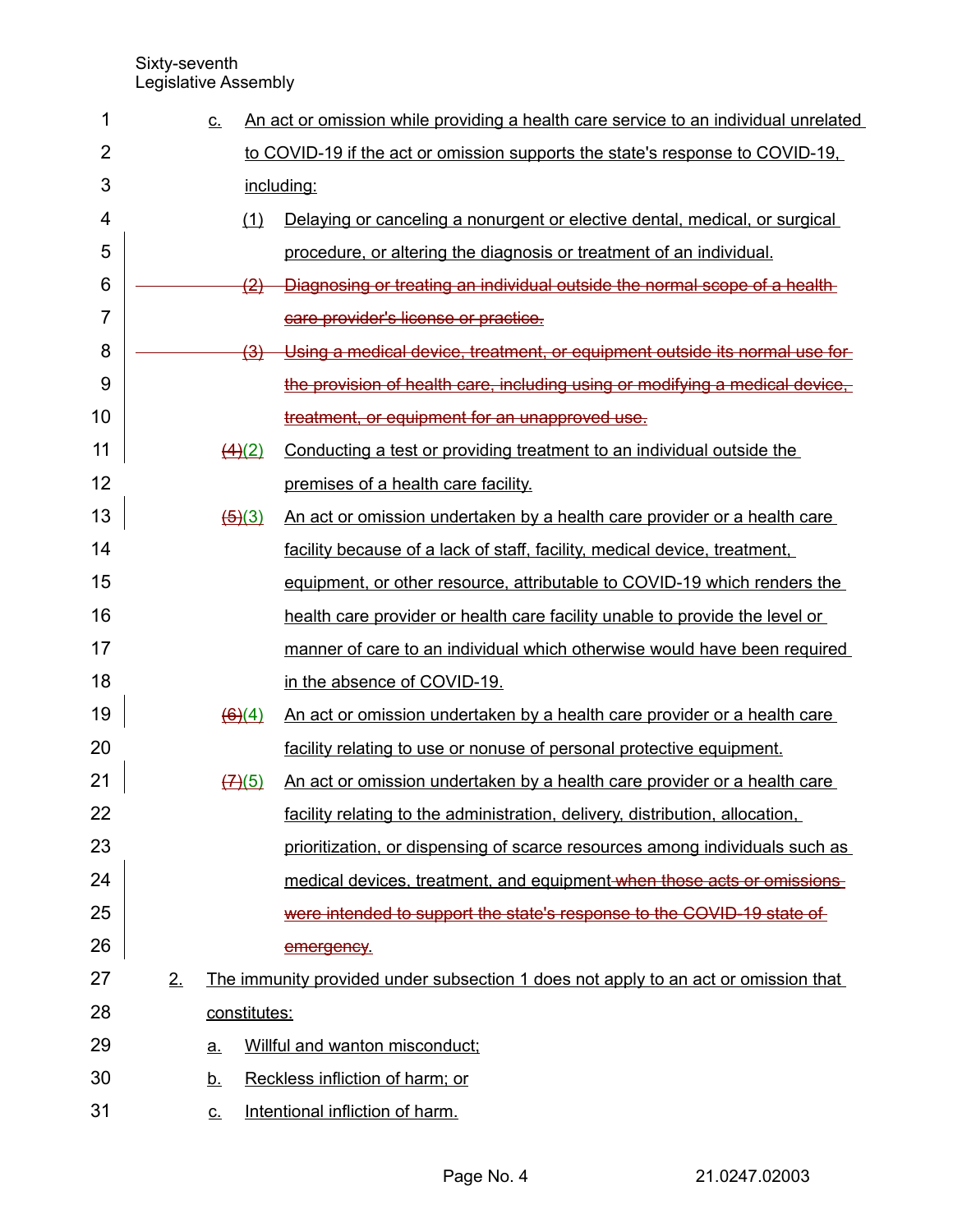| 1              | Supplies, equipment, and products designed, manufactured, labeled, sold, |                                                                                          |                                                                                          |                                                                                          |  |  |  |  |  |
|----------------|--------------------------------------------------------------------------|------------------------------------------------------------------------------------------|------------------------------------------------------------------------------------------|------------------------------------------------------------------------------------------|--|--|--|--|--|
| $\overline{2}$ | distributed, and donated in response to COVID-19.                        |                                                                                          |                                                                                          |                                                                                          |  |  |  |  |  |
| 3              | 1.                                                                       | A person that designs, manufactures, labels, sells, distributes, or donates disinfecting |                                                                                          |                                                                                          |  |  |  |  |  |
| 4              |                                                                          |                                                                                          |                                                                                          | or cleaning supplies, personal protective equipment, or a qualified product in response  |  |  |  |  |  |
| 5              |                                                                          | to COVID-19 is immune from civil liability for any personal injury, death, or property   |                                                                                          |                                                                                          |  |  |  |  |  |
| 6              |                                                                          | damage caused by or resulting from the design, manufacturing, labeling, selling,         |                                                                                          |                                                                                          |  |  |  |  |  |
| $\overline{7}$ |                                                                          |                                                                                          |                                                                                          | distributing, or donating of the disinfecting or cleaning supplies, personal protective  |  |  |  |  |  |
| 8              |                                                                          |                                                                                          |                                                                                          | equipment, or a qualified product.                                                       |  |  |  |  |  |
| 9              | 2.                                                                       |                                                                                          | A person that designs, manufactures, labels, sells, distributes, or donates disinfecting |                                                                                          |  |  |  |  |  |
| 10             |                                                                          |                                                                                          |                                                                                          | or cleaning supplies, personal protective equipment, or a qualified product in response  |  |  |  |  |  |
| 11             |                                                                          |                                                                                          |                                                                                          | to COVID-19 is immune from civil liability for any personal injury, death, or property   |  |  |  |  |  |
| 12             |                                                                          |                                                                                          |                                                                                          | damage caused by or resulting from a failure to provide proper instruction or sufficient |  |  |  |  |  |
| 13             |                                                                          |                                                                                          | warning.                                                                                 |                                                                                          |  |  |  |  |  |
| 14             | 3 <sub>1</sub>                                                           |                                                                                          |                                                                                          | The immunity provided under subsections 1 and 2 does not apply:                          |  |  |  |  |  |
| 15             |                                                                          | a.                                                                                       |                                                                                          | To a person that designs, manufactures, labels, sells, distributes, or donates           |  |  |  |  |  |
| 16             |                                                                          |                                                                                          |                                                                                          | disinfecting or cleaning supplies, personal protective equipment, or a qualified         |  |  |  |  |  |
| 17             |                                                                          |                                                                                          | product:                                                                                 |                                                                                          |  |  |  |  |  |
| 18             |                                                                          |                                                                                          | (1)                                                                                      | With actual knowledge of a defect in the disinfecting or cleaning supplies.              |  |  |  |  |  |
| 19             |                                                                          |                                                                                          |                                                                                          | personal protective equipment, or a qualified product when put to the use for            |  |  |  |  |  |
| 20             |                                                                          |                                                                                          |                                                                                          | which the disinfecting or cleaning supplies, personal protective equipment,              |  |  |  |  |  |
| 21             |                                                                          |                                                                                          |                                                                                          | or a qualified product was designed, manufactured, sold, distributed, or                 |  |  |  |  |  |
| 22             |                                                                          |                                                                                          |                                                                                          | donated; and                                                                             |  |  |  |  |  |
| 23             |                                                                          |                                                                                          | (2)                                                                                      | If the person recklessly disregarded a substantial and unnecessary risk the              |  |  |  |  |  |
| 24             |                                                                          |                                                                                          |                                                                                          | disinfecting or cleaning supplies, personal protective equipment, or a                   |  |  |  |  |  |
| 25             |                                                                          |                                                                                          |                                                                                          | qualified product would cause serious personal injury, death, or serious                 |  |  |  |  |  |
| 26             |                                                                          |                                                                                          |                                                                                          | property damage; or                                                                      |  |  |  |  |  |
| 27             |                                                                          | <u>b.</u>                                                                                |                                                                                          | If the person that designs, manufactures, labels, sells, distributes, or donates         |  |  |  |  |  |
| 28             |                                                                          |                                                                                          |                                                                                          | disinfecting or cleaning supplies, personal protective equipment, or a qualified         |  |  |  |  |  |
| 29             |                                                                          |                                                                                          |                                                                                          | product acts with actual malice.                                                         |  |  |  |  |  |
| 30             |                                                                          |                                                                                          | <b>Construction.</b>                                                                     |                                                                                          |  |  |  |  |  |
| 31             |                                                                          | This chapter may not be construed to:                                                    |                                                                                          |                                                                                          |  |  |  |  |  |